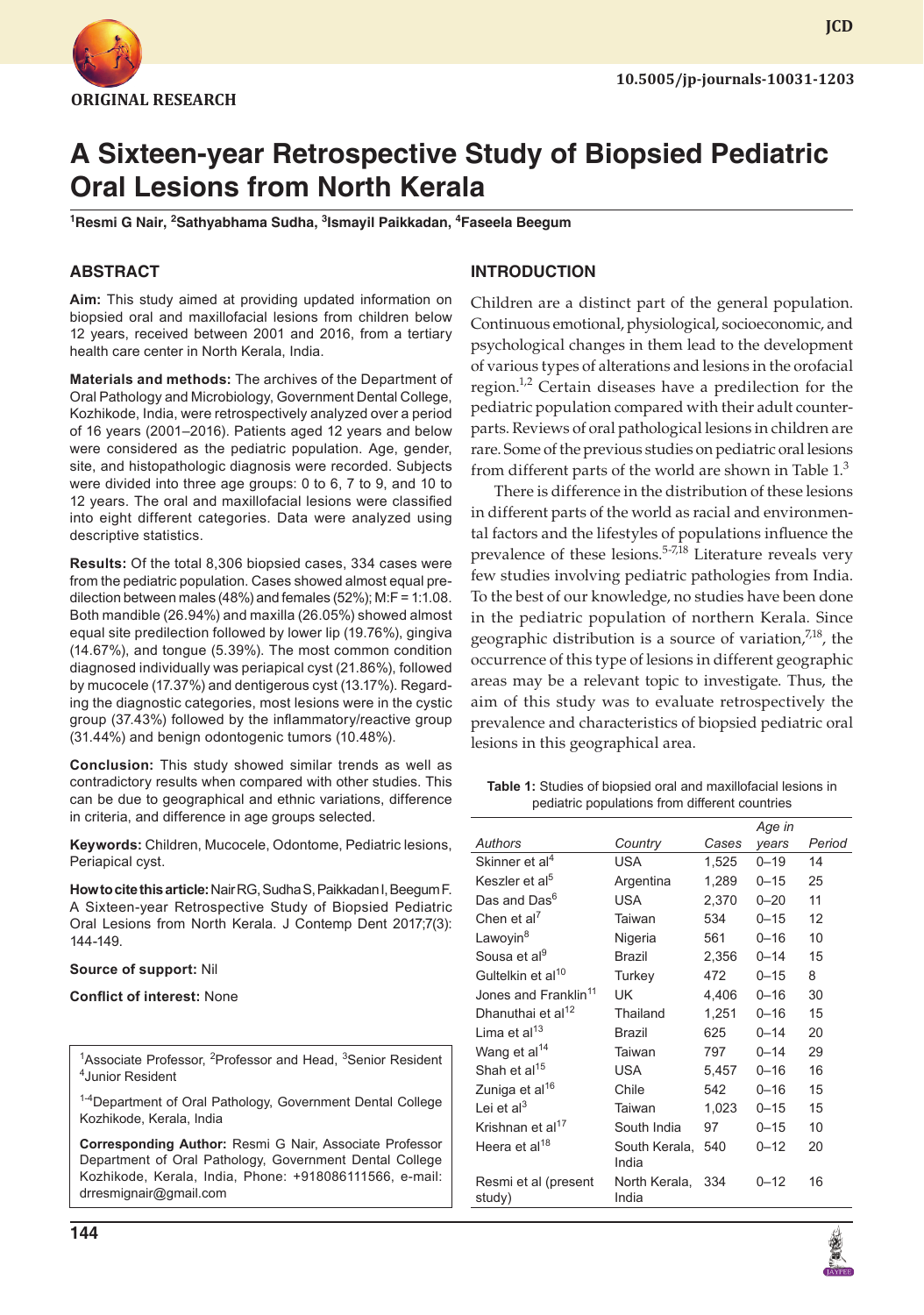### **MATERIALS AND METHODS**

After obtaining the Institutional Ethics Committee clearance, archives of biopsy reports of pediatric patients were retrieved from the Department of Oral Pathology and Microbiology, Government Dental College, Kozhikode, India, during the time period from January 2001 to December 2016. Children aged 12 years and below were considered as the pediatric population. Subjects were categorized into three age groups; 0 to 6, 7 to 9, 10 to 12 years respectively. Age, gender, anatomic location, and histopathologic diagnosis of pediatric cases were recorded. Lesions were classified into eight categories:

- 1. Cystic lesions
- 2. Inflammatory/reactive lesions
- 3. Odontogenic tumors
- 4. Soft tissue neoplasms
- 5. Bone pathologies
- 6. Developmental conditions
- 7. Autoimmune diseases
- 8. Miscellaneous lesions/others

## **Statistical Analysis**

Data were recorded and analyzed by descriptive statistics using computer software Statistical Package for the Social Sciences.

## **RESULTS**

During the 16-year period from January 2001 to December 2016, 8,306 biopsy specimens were received, of which 334 cases were from the pediatric population between 0 and 12 years of age. This patient pool represented 4.02% of all the biopsies received for that period. The prevalence of lesions was the highest in the age group 10 to 12 years (42.81%) followed by 7 to 9 (38.62%) and 0 to 6 years (18.56%; Graph 1).







**Graph 2:** Percentage distribution of cases according to site



**Graph 3:** Percentage distribution of the most frequent oral lesions

The lowest age observed was 11 months, diagnosed histopathologically as traumatic ulcerative granuloma with stromal eosinophilia.

Almost similar prevalence was observed between boys (48%) and girls (52%) (male:female ratio 1:1.08).

Maxilla and mandible showed almost equal site predilection (26.05 and 26.94% respectively). Other sites were lower lip (19.76%), gingiva (14.67%), tongue (5.39%), buccal mucosa (5.09%), floor of mouth (1.80%), and palate (0.3%; Graph 2).

Periapical cyst was the most common condition (21.86%) followed by mucocele (17.37%) and dentigerous cyst (13.17%; (Graph 3).

Regarding the diagnostic categories, major groups were cystic (37.43%), inflammatory/reactive group (31.44%), odontogenic tumors (10.48%), soft tissue neoplasms (7.78%), and bone pathologies (5.99%). The minor categories were developmental conditions (4.19%), autoimmune diseases (1.5%), and miscellaneous group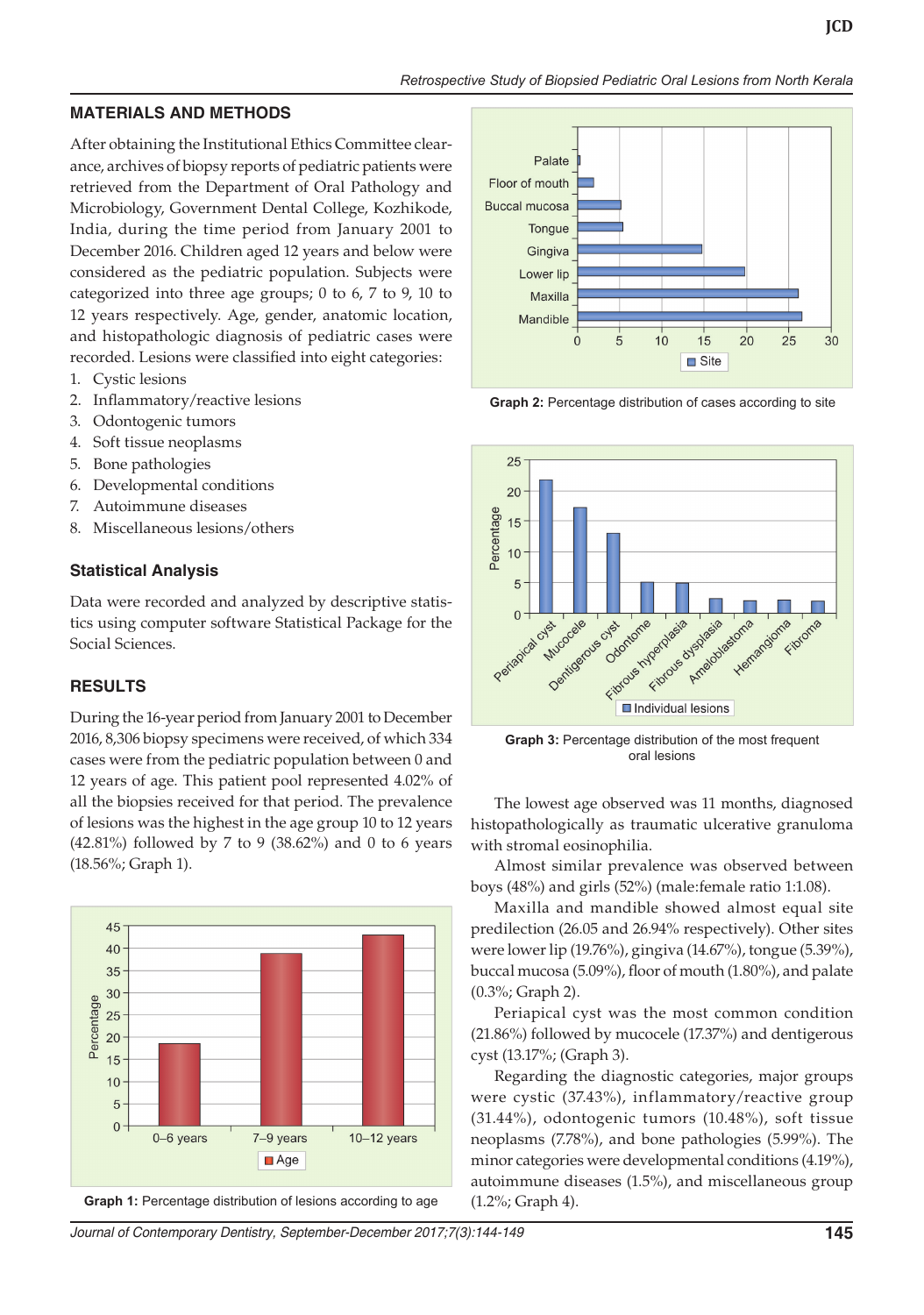

**Graph 4:** Percentage distribution of diagnostic categories

Periapical cyst was the most common condition in the cystic group (58.4%) followed by dentigerous cyst (35.2%) and odontogenic keratocyst (4%). Mucocele (55.24%) was the most common condition in the inflammatory/reactive category. Odontome was the most common odontogenic tumor, which accounted for 48.57% of all odontogenic tumors. Ameloblastoma was the second commonest lesion in this category (20%). Hemangioma and fibroma showed equal prevalence in the soft tissue tumors (26.9%). Among the bone pathologies, fibrous dysplasia was the commonest one (40%; Table 2). Malignant tumors and salivary gland tumors were not reported in the sample.

## **DISCUSSION**

In the current study, we analyzed the prevalence of the biopsied oral and maxillofacial lesions occurring in a pediatric cohort in our institution. Our institution is a major tertiary referral center in northern Kerala, catering to patients from five northern districts of Kerala. Hence, the data presented in this study can, in the most part, represent the prevalence of the pediatric oral and maxillofacial lesions in northern Kerala.

Previous studies on oral and maxillofacial lesions in pediatric patients worldwide showed that the number of pediatric biopsies accounted for less than 10% of all cases referred to histopathology services.<sup>7,18,19</sup> Similar prevalence was observed in our study also, which accounted for 4.02% of the total biopsies. This graph was in accordance with the study from south Kerala, which accounted for 3.47% of the total biopsies.<sup>18</sup> However, some other authors have found the percentage of oral and maxillofacial biopsies ranging between 11 and 27.2% of the total number of pediatric cases.19 This disparity between different studies may be due to differences in the inclusion criteria. Some studies recruited children up to 15 years of age, whereas others included older children in their study group. In

| include |  |  |
|---------|--|--|
|         |  |  |

| <b>Table 2:</b> Type and prevalence of oral lesions |                     |                                          |  |  |  |  |
|-----------------------------------------------------|---------------------|------------------------------------------|--|--|--|--|
| Categories of lesion                                | Number<br>of lesion | Percentage<br>of pediatric<br>population |  |  |  |  |
| Cystic lesions ( $n = 125$ )                        |                     | 37.43                                    |  |  |  |  |
| Periapical cyst                                     | 73                  |                                          |  |  |  |  |
| Dentigerous cyst                                    | 44                  |                                          |  |  |  |  |
| Odontogenic keratocyst                              | 5                   |                                          |  |  |  |  |
| Calcifying odontogenic cyst                         | 2                   |                                          |  |  |  |  |
| Glandular odontogenic cyst                          | 1                   |                                          |  |  |  |  |
| Inflammatory/reactive lesions ( $n = 105$ )         |                     | 31.44                                    |  |  |  |  |
| Mucocele                                            | 58                  |                                          |  |  |  |  |
| Fibrous hyperplasia                                 | 17                  |                                          |  |  |  |  |
| Pyogenic granuloma                                  | 12                  |                                          |  |  |  |  |
| Nonspecific ulcer                                   | 5                   |                                          |  |  |  |  |
| Peripheral giant cell granuloma                     | 4                   |                                          |  |  |  |  |
| Remaining lesions                                   | 9                   |                                          |  |  |  |  |
| Odontogenic tumors ( $n = 35$ )                     |                     | 10.48                                    |  |  |  |  |
| Odontome                                            | 17                  |                                          |  |  |  |  |
| Ameloblastoma                                       | 7                   |                                          |  |  |  |  |
| Peripheral odontogenic fibroma                      | 5                   |                                          |  |  |  |  |
| Adenomatoid odontogenic tumor                       | 4                   |                                          |  |  |  |  |
| Ameloblastic fibroma                                | 2                   |                                          |  |  |  |  |
| Soft tissue neoplasms ( $n = 26$ )                  |                     | 7.78                                     |  |  |  |  |
| Hemangioma                                          | 7                   |                                          |  |  |  |  |
| Fibroma                                             | 6                   |                                          |  |  |  |  |
| Papilloma                                           | 1                   |                                          |  |  |  |  |
| Neurofibroma                                        | 1                   |                                          |  |  |  |  |
| Neurilemmoma                                        | 1                   |                                          |  |  |  |  |
| Granular cell tumor                                 | 1                   |                                          |  |  |  |  |
| <b>Others</b>                                       | 9                   |                                          |  |  |  |  |
| Bone pathology $(n = 20)$                           |                     | 5.99                                     |  |  |  |  |
| Fibrous dysplasia                                   | 8                   |                                          |  |  |  |  |
| Juvenile ossifying fibroma                          | 4                   |                                          |  |  |  |  |
| Central giant cell granuloma                        | 3                   |                                          |  |  |  |  |
| Others                                              | 5                   |                                          |  |  |  |  |
| Developmental conditions ( $n = 14$ )               |                     | 4.19                                     |  |  |  |  |
| Hyperplastic follicle                               | 4                   |                                          |  |  |  |  |
| Dentin dysplasia                                    | 3                   |                                          |  |  |  |  |
| Dentinogenesis imperfecta                           | 2                   |                                          |  |  |  |  |
| <b>Others</b>                                       | 5                   |                                          |  |  |  |  |
| Autoimmune diseases $(n = 5)$                       |                     | 1.5                                      |  |  |  |  |
| Pemphigus                                           | 4                   |                                          |  |  |  |  |
| Lichen planus                                       | 1                   |                                          |  |  |  |  |
| Miscellaneous/others $(n = 4)$                      |                     | 1.2                                      |  |  |  |  |
| Moderate epithelial dysplasia                       | 2                   |                                          |  |  |  |  |
| Traumatic keratosis                                 | 1                   |                                          |  |  |  |  |
| Melanin hyperpigmentation                           | 1                   |                                          |  |  |  |  |

addition, factors, such as time interval during which study was conducted, geographical region, genetic background of the population, and type of institution where the study was conducted contributed to the difference.<sup>19</sup> It is difficult to determine in which age interval pediatric oral and maxillofacial lesions occur most frequently because of the different age stratifications used in different studies.<sup>19</sup> In

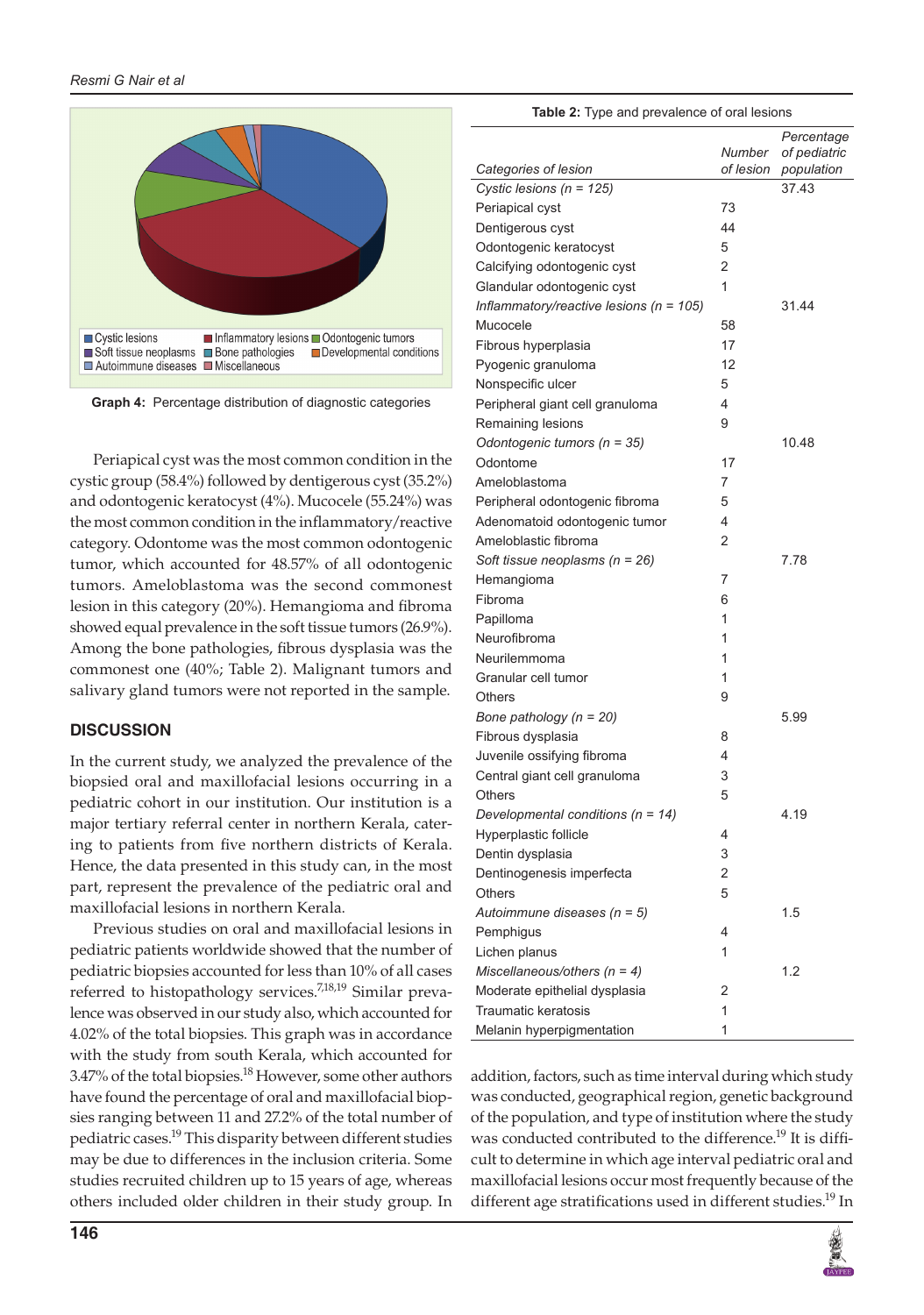our study, the pediatric populations were categorized into three age groups: 0 to 6, 7 to 9, and 10 to 12 years for the ease of comparison. The majority of the pediatric lesions occurred in the older age group of 10 to 12 years followed by the age interval of 7 to 9 years. This observation is similar to the studies of Heera et al,<sup>18</sup> Krishnan et al,<sup>17</sup> Das and Das,<sup>6</sup> and Chen et al.<sup>7</sup> In some other studies, most of the oral and maxillofacial lesions were seen in mixed dentition period.<sup>9,10,19</sup>

Most of the earlier studies have shown almost an equal distribution between both genders as reported by Gultelkin et al, $^{10}$  Das and Das, $^6$  and Jones and Franklin. $^{11}$ However, in the study by Krishnan et al<sup>17</sup> and Heera et al,<sup>18</sup> it was found that pathologies were more common in females. Our study also showed almost equal distribution between both genders and, therefore, it can be inferred that there was no greater propensity for oral and maxillofacial lesions in either sex.

Studies by Maia et al<sup>20</sup> and Lima et al<sup>13</sup> reported maxilla as the most common site, but studies from South India showed predilection for mandible.17,18 Our study showed almost equal predilection between maxilla and mandible. This is because of the fact that most of the lesions were odontogenic cysts and tumors. The most common soft tissue sites were lower lip followed by gingiva and tongue.

Samples evaluated in the study comprised a wide spectrum of lesions ranging from inflammatory processes to neoplasms.

## **Cystic Lesions**

Odontogenic cysts, both developmental and inflammatory, represented the major category. Periapical cysts constituted 58.4% of all odontogenic cysts followed by dentigerous cyst (35.2%) and odontogenic keratocyst (4%). This finding was in accordance with the distribution of cysts in the general population in southern India, which showed a predominance of inflammatory cysts.<sup>21</sup> However, our findings were not in accordance with Dhanuthai et al,<sup>12</sup> Heera et al,<sup>18</sup> and Krishnan et al,<sup>17</sup> which showed highest prevalence of dentigerous cyst when compared with radicular cyst. We are of the opinion that increased prevalence of inflammatory cysts in pediatric population of north Kerala may be due to the unawareness of the general population about preventive measures and novel treatment modalities of dental caries. The lack of proper interventions at the appropriate times may be a contributing factor. This necessitates the need for conducting awareness classes at the community and school levels. Dentigerous cyst was the second cystic lesion followed by odontogenic keratocyst. The increased number of developmental cysts suggests the probable

role of genetic factors in its formation.<sup>18</sup> A similar trend was observed in studies by Jones and Franklin $11$  and Skiavounou et al $^{22}$  in which radicular cysts were the most common lesion.

#### **Inflammatory/Reactive Lesions**

The next major category was the inflammatory and reactive lesions. It is worth noting that the largest group in this category was mucocele (55.24%). This was similar to previous studies. $4,6,18$  In our study, the lower lip was the most common site with female predilection. Lower lip, being a trauma-prone site, supports the role of trauma as an etiologic factor either in the form of sharp tooth cusp/ biting habit in children. The greater number and density of salivary glands in the lower lip combined with downward force of gravity also play a role in the predilection of mucocele development in the lower lip.<sup>18</sup> The second most reactive lesion in our study was fibrous hyperplasia followed by pyogenic granuloma. However, pyogenic granuloma was the second most reactive lesion in studies from South India.<sup>18</sup> The toothbrushing techniques, which have not been mastered in children, may be considered as a significant cause of microtrauma and inflammation in the gingiva. Trauma to deciduous teeth, aberrant tooth development, and occlusal interferences may also be other precipitating factors.<sup>18</sup> Some other studies showed that peripheral giant cell granuloma and inflammatory fibrous hyperplasia were the commonest lesions. $10,19$ 

#### **Odontogenic Tumors**

In this study, there were 35 odontogenic tumors that constituted only 10.48% of all pediatric cases. This observation confirms the view of other researchers that odontogenic tumors are rare in children.<sup>11</sup> Odontome was the most common tumor, which accounted for 48.57% of all odontogenic tumors. This is in accordance with studies by Saxena et al,<sup>23</sup> Dhanuthai et al,<sup>12</sup> and Arotiba.<sup>24</sup> Ameloblastoma was the most common odontogenic tumor in a study from south India.<sup>17</sup> Etiology of odontome is unclear as infections or local trauma may be a cause.<sup>18</sup> In our study, ameloblastoma and peripheral odontogenic fibroma ranked in second and third positions followed by adenomatoid odontogenic tumor. Two cases of ameloblastic fibromas were also reported in the study group.

#### **Soft Tissue Neoplasms**

Among the soft tissue neoplasms, hemangioma and fibroma showed almost equal predominance followed by other benign neoplasms. This was in accordance with previous literature.<sup>17,19</sup> It is important to emphasize the fact that all hemangiomas may not always be biopsied. Therefore, occurrence of hemangioma might be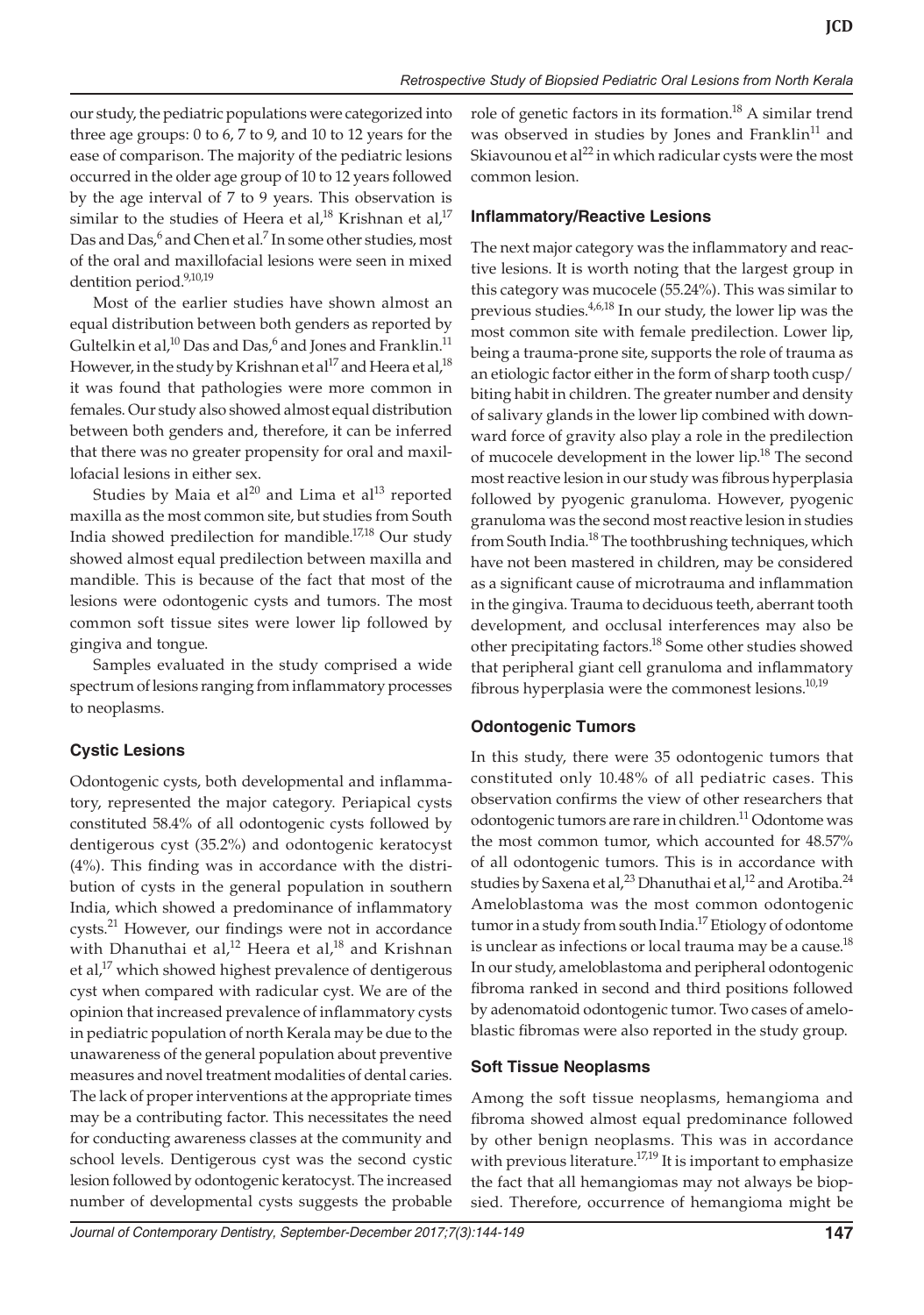even higher than the number of actual cases.<sup>18</sup> On the contrary, malignant soft tissue neoplasms and salivary gland tumors were not reported in this pediatric cohort. Previous studies also reported very few malignancies in their study samples.<sup>11,18</sup>

## **Bone Pathologies**

Among the bone pathologies, fibrous dysplasia was the commonest one. Juvenile ossifying fibroma, central giant cell granuloma, osteoma, and exostoses were the other lesions reported. Craniofacial fibrous dysplasia is commonly seen in the second and third decades of life. The present study included children up to 12 years and this may be the reason for the lesser number of fibrous dysplasia cases reported.<sup>18</sup> This is in accordance with the findings by Saxena et al. $^{23}$ 

## **Minor Categories**

Three remaining minor categories were classified as developmental conditions, autoimmune diseases, and miscellaneous/other lesions.

## *Developmental Conditions*

Developmental conditions comprised 4.19% of all pediatric cases of which hyperplastic follicle was the commonest one followed by dentin dysplasia  $(n = 3)$  and dentinogenesis imperfecta  $(n = 2)$ .

## **Autoimmune Diseases**

Lichen planus ( $n = 1$ ) and pemphigus ( $n = 4$ ) were also reported in the sample, which comprised 1.5% of all cases.

## **Miscellaneous Other Lesions**

Miscellaneous lesions constituted 1.2% of all pediatric cases. One case each of traumatic keratosis and melanin hyperpigmentation and two cases of moderate epithelial dysplasia were reported.

An important aspect observed when analyzing the results of the present study is that there are variations in the prevalence of individual lesions in any given population group. Several salient points regarding regional differences are highlighted by the data in this study. Moreover, it is worth mentioning that the data retrieved in the present study do not reproduce the actual prevalence of oral and maxillofacial lesions in this geographic area since some common pathologies occurring in children, such as herpes and aphthous ulcerations are diagnosed mostly based on their typical clinical features, while the present study was based exclusively on biopsied lesions. The results show a similar trend as well as contradictory findings in comparison with the reported previous

literature. The important difference observed in the study was that the cystic group formed the major diagnostic category predominated by inflammatory cysts followed by the inflammatory/reactive group. The majority of the tumors were benign odontogenic tumors with high rate of odontomas. Hemangiomas and fibromas were the most frequent benign nonodontogenic tumors reported. Salivary gland tumors and malignant tumors were not reported.

## **CONCLUSION**

In conclusion, little data of this nature have been reported from India and none from north Kerala. This is a largescale study of pediatric oral and maxillofacial lesions conducted in northern Kerala, India. This type of study also contributes to the characterization of lesions in the pediatric population providing a solid background for diagnosis and treatment of these entities.

## **Clinical Significance**

This study will throw some light regarding the prevalence and characteristics of the lesions observed in the pediatric population in this specific geographic area, which, in turn, will be useful in treating these lesions appropriately. This information may be valuable in teaching and epidemiology.

## **REFERENCES**

- 1. Hussein AA, Darwazeh AM, Al-Jundi SH. Prevalence of oral lesions among Jordanian children. Saudi J Oral Sci 2017 Feb;4(1):12-17.
- 2. Sandeepa NC, Jaishankar HP, Sharath CB, Abhinetra MS, Darshan DD, Deepika N. Prevalence of oral mucosal lesions among pre-university students of Kodava population in Coorg district. J Int Oral Health 2013 Jun;5(3):35-41.
- 3. Lei F, Chen JY, Lin LM, Wang WC, Huang HC, Chen CH, Ho KY, Chen YK. Retrospective study of biopsied oral and maxillofacial lesions in pediatric patients from Southern Taiwan. J Dent Sci 2014 Dec;9(4):351-358.
- 4. Skinner RL, Davenport WD Jr, Weir JC, Carr RF. A survey of biopsied oral lesions in pediatric dental patients. Pediatr Dent 1986 Jun;8(2):163-167.
- 5. Keszler A, Guglielmotti MB, Dominguez FV. Oral pathology in children. Frequency, distribution and clinical significance. Acta Odontol Latinoam 1990 Feb;5(1):39-48.
- 6. Das S, Das AK. A review of pediatric oral biopsies from a surgical pathology service in a dental school. Pediatr Dent 1993 May-Jun;15(3):208-211.
- 7. Chen YK, Lin LM, Huang HC, Lin CC, Yan YH. A retrospective study of oral and maxillofacial biopsy lesions in a pediatric population from southern Taiwan. Pediatr Dent 1998 Nov-Dec;20(7):404-410.
- 8. Lawoyin JO. Paediatric oral surgical pathology service in an African population group: a 10 year review. Odontostomatol Trop 2000 Mar;23(89):27-30.